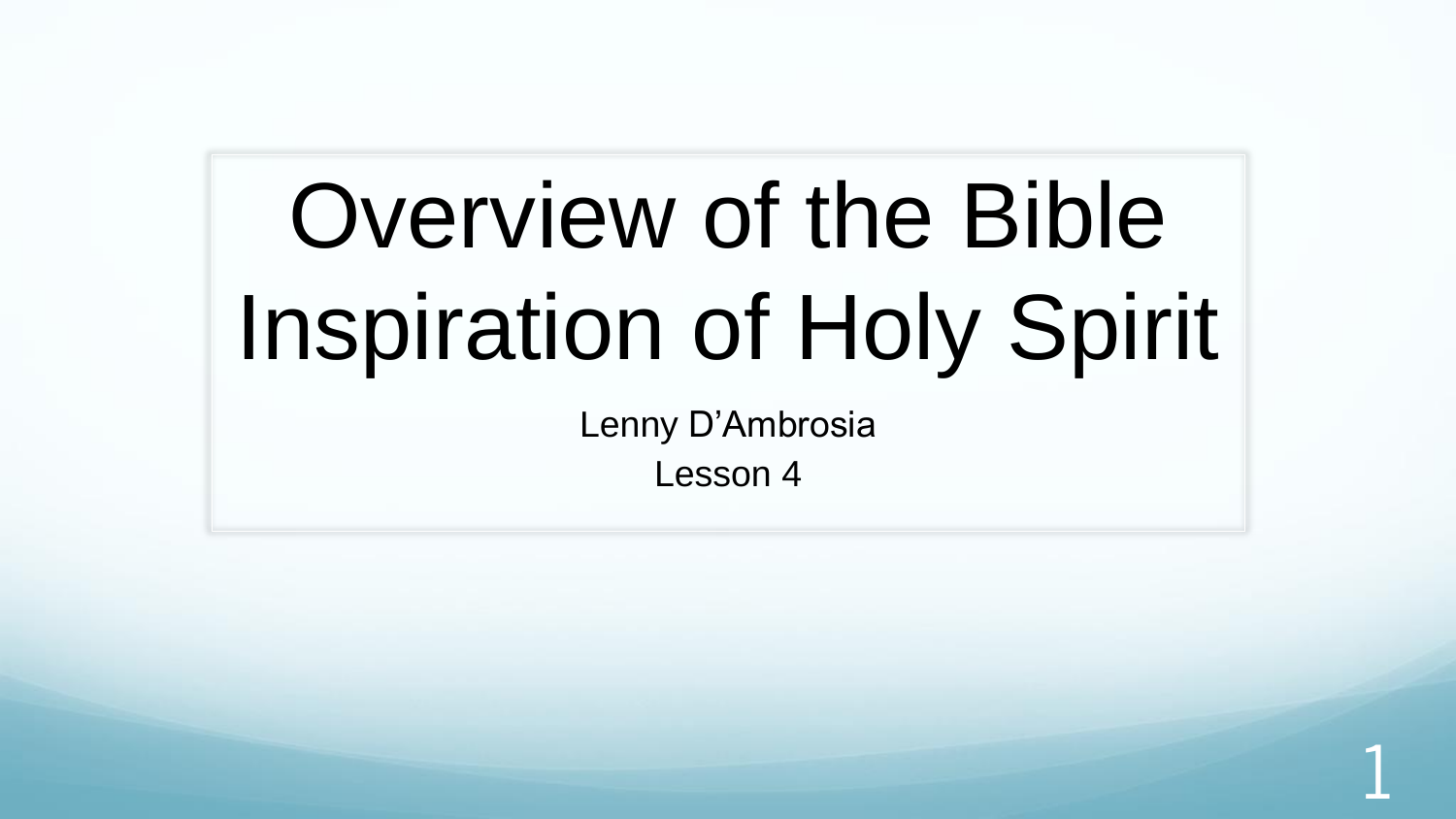## **Contents**

- 1. The Holy Spirit inspired the writers of Scripture
- 2. The Holy Spirit inspires believers to honor Jesus Christ
- 3. Purpose of the Holy Spirit's Inspiration
- 4. The Holy Spirit inspired Prophecy
- 5. People are aware of the Holy Spirit's Inspiration
- 6. The Holy Spirit gives Revelation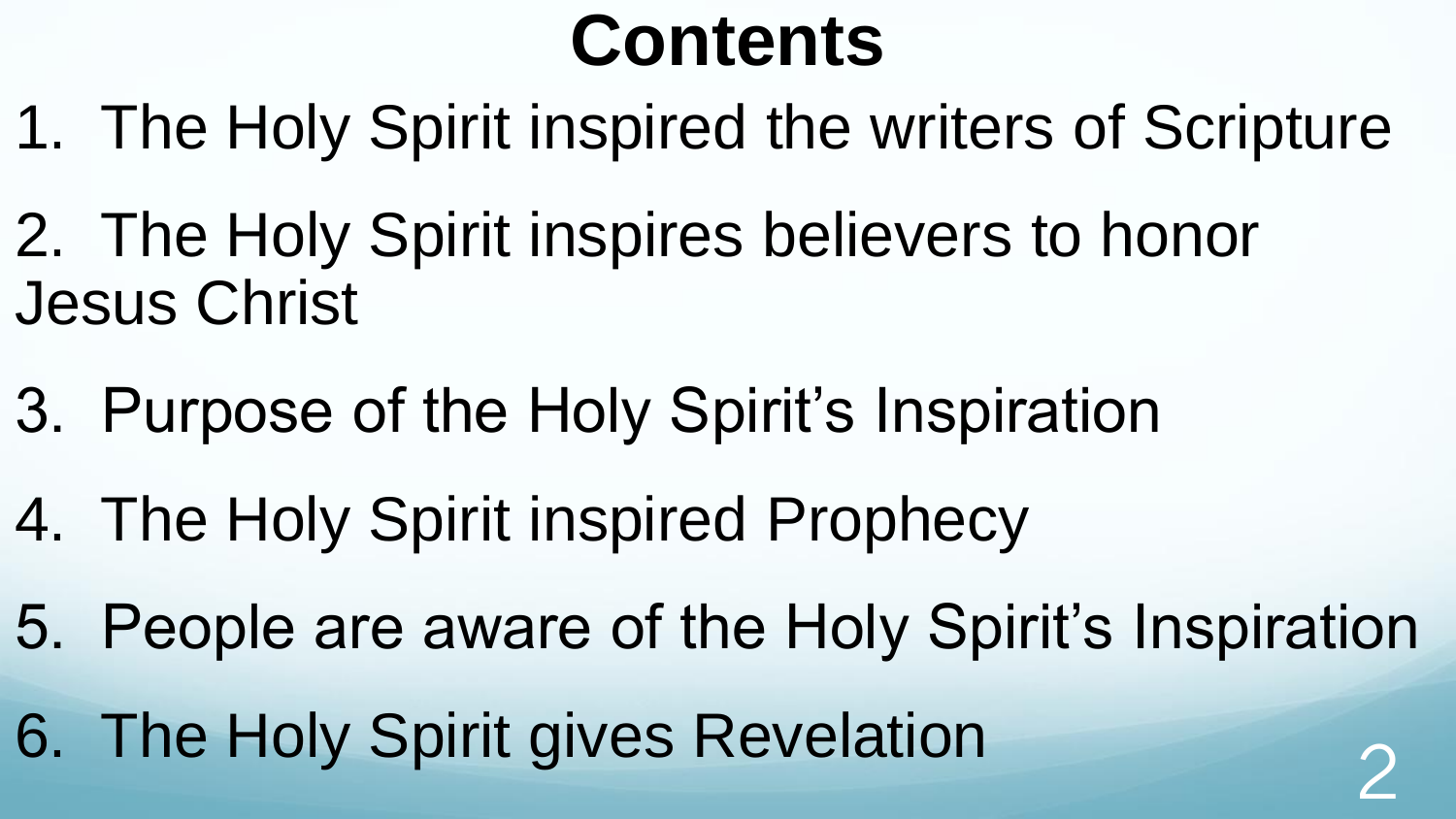## **Contents**

- 6a. Wisdom and Knowledge are given through the Spirit
- 7. The Holy Spirit reveals God's Fatherhood to believers
- 8. Speech is inspired by the Holy Spirit
- 9. The Holy Spirit gives Instruction
- 10. Gifts of the Holy Spirit
- 10a. Gifts of Tongues
- 11. Holy Spirit in Prayer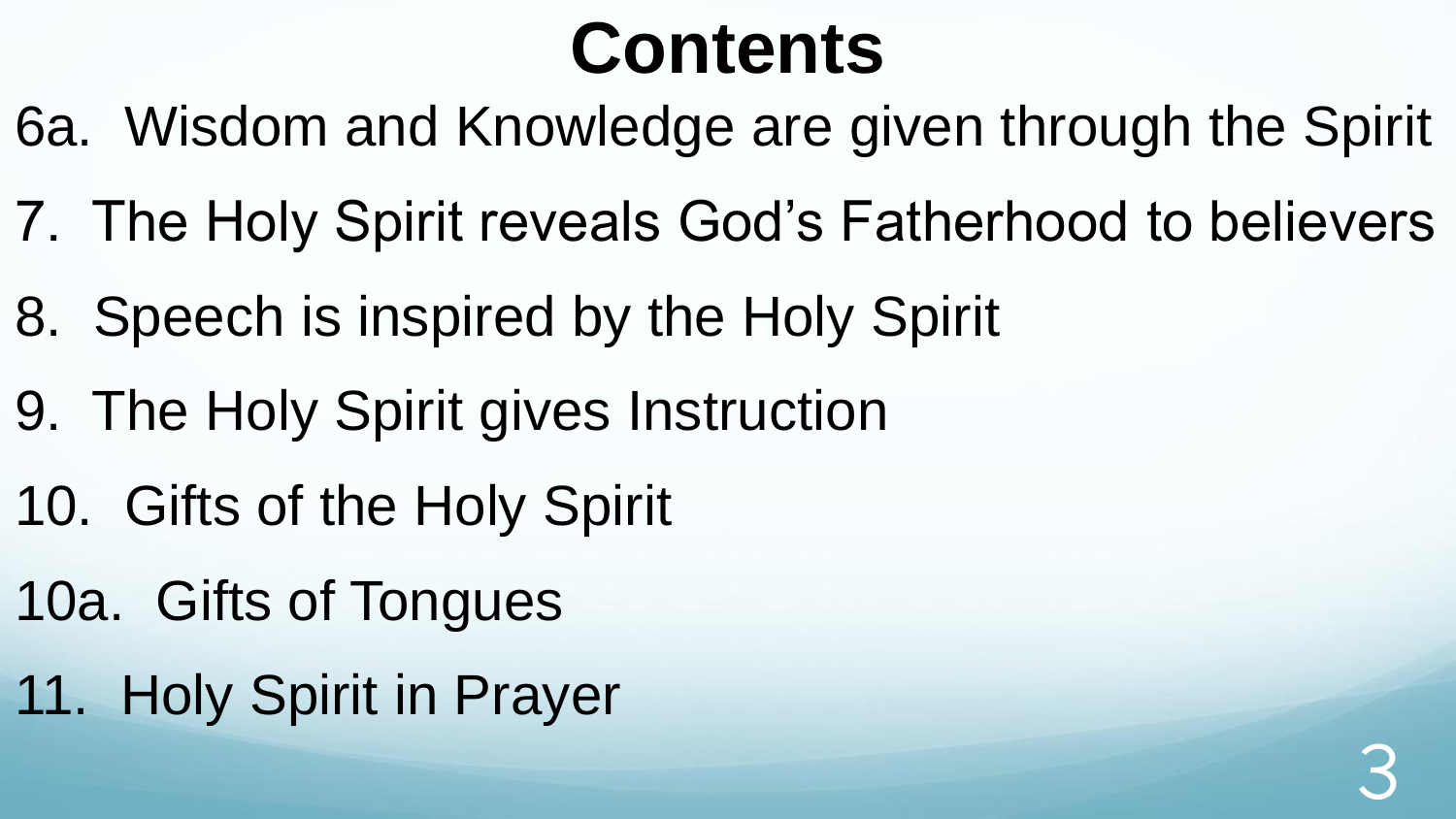**Inspiration of the Holy Spirit The Holy Spirit inspires prophecy and gives knowledge of God, insight and wisdom.** 

- **2 Peter 1: 20-21**
- **20** But know this first of all, that **no prophecy of Scripture is** *a matter* **of one's own**
- **interpretation**,
- **21** for **no prophecy was ever made by an act of human will**, but **men moved by the Holy Spirit spoke from God.**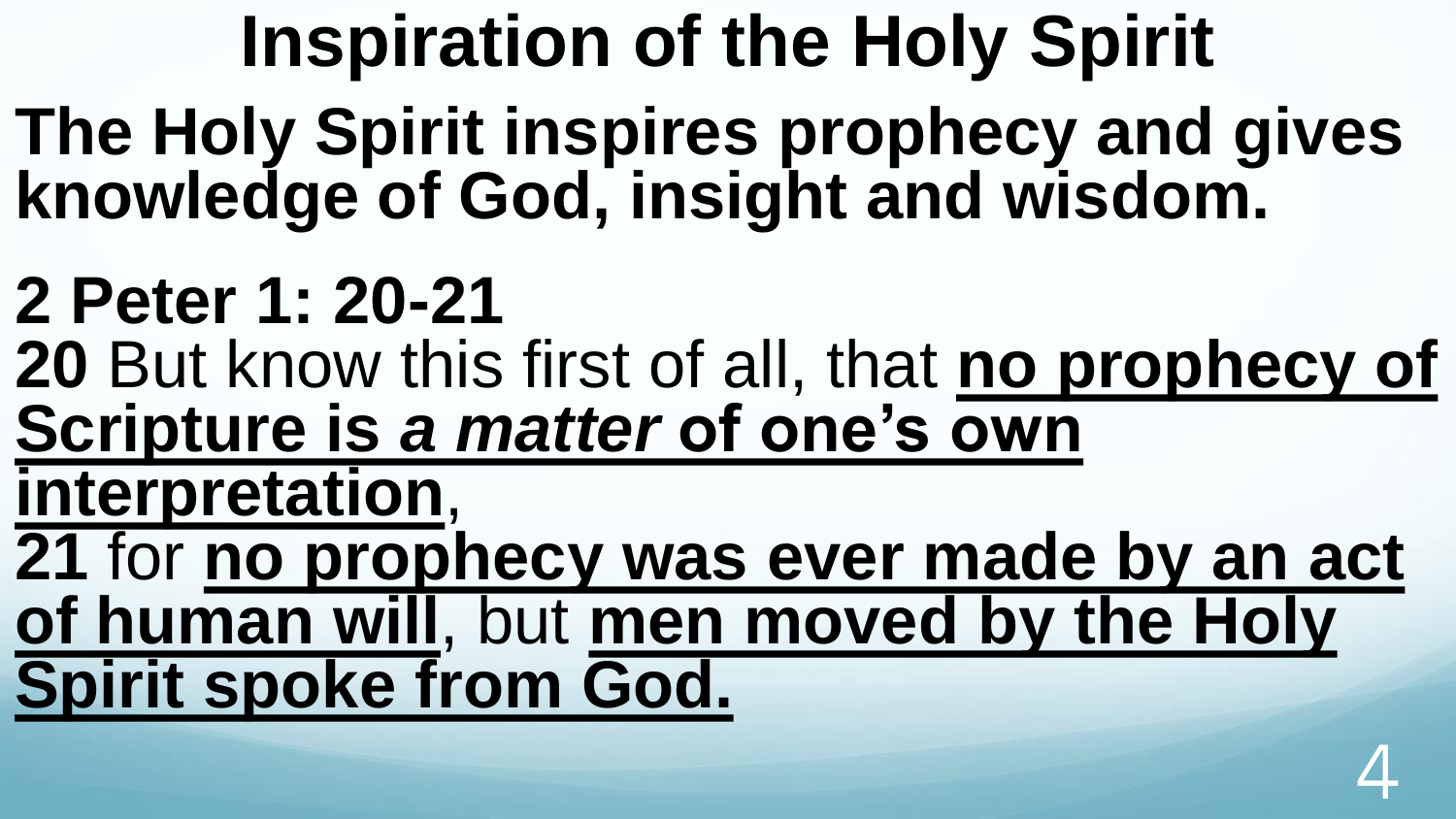- **1. How did the Holy Spirit assist the apostles in Jn. 14: 26?**
- **1. The Holy Spirit inspired the writers of Scripture**

#### **Psalms 143: 10 10 Teach me to do Your will**, For You are my God; Let **Your good Spirit lead me** on level ground.

**John 14: 26 26** "But the **Helper, the Holy Spirit**, whom the Father will send in My name, **He will teach you all things**, and **bring to your remembrance all that I said to you.**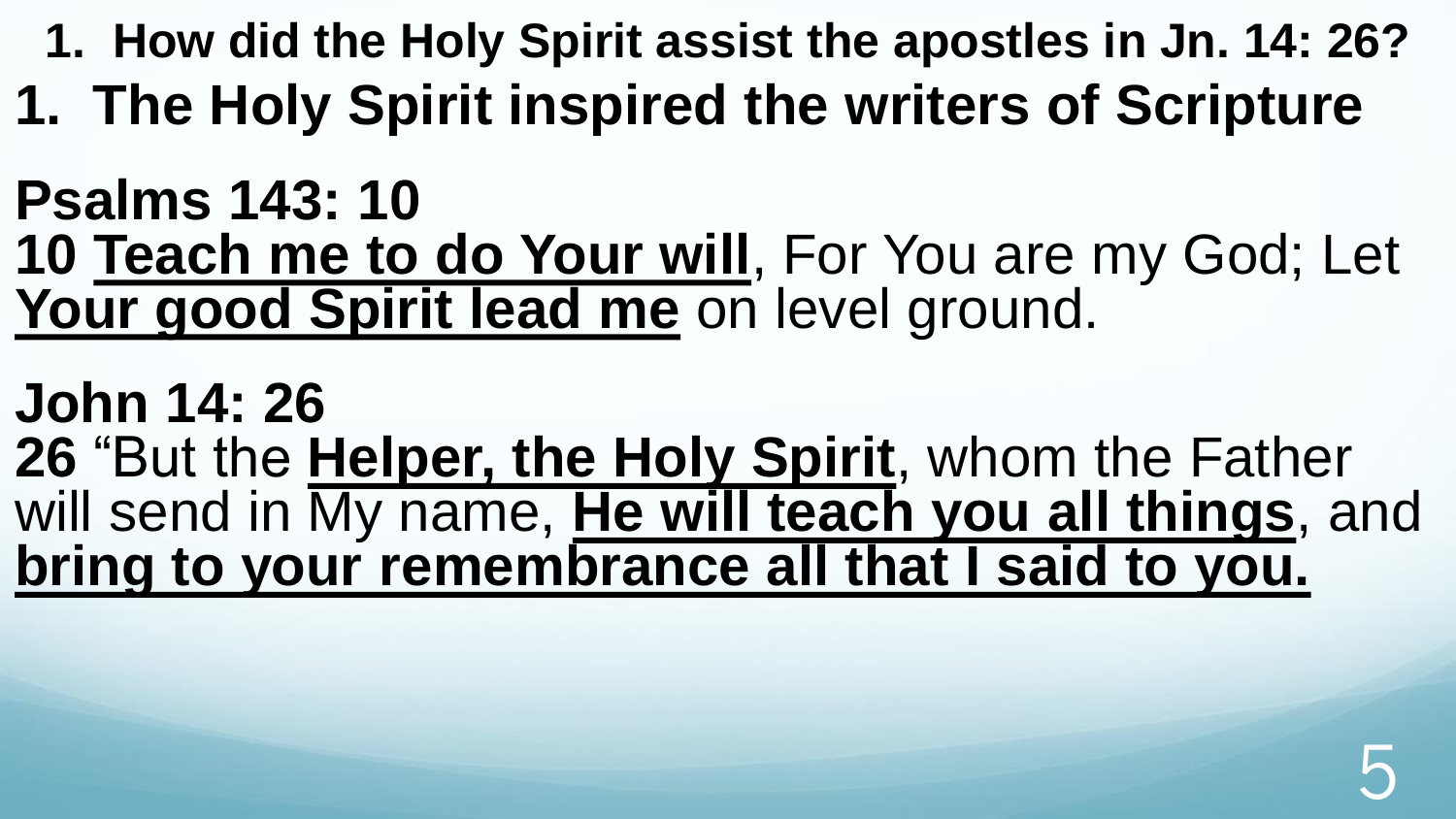**2. What did the Holy Spirit foretell by the mouth of David concerning Judas? Acts 1: 16**

## **1. The Holy Spirit inspired the writers of Scripture**

# **Acts 1: 16**

- **16** "Brethren, the Scripture had to be
- fulfilled, which the **Holy Spirit foretold by**
- **the mouth of David concerning Judas**,
- **who became a guide to those who**
- **arrested Jesus**.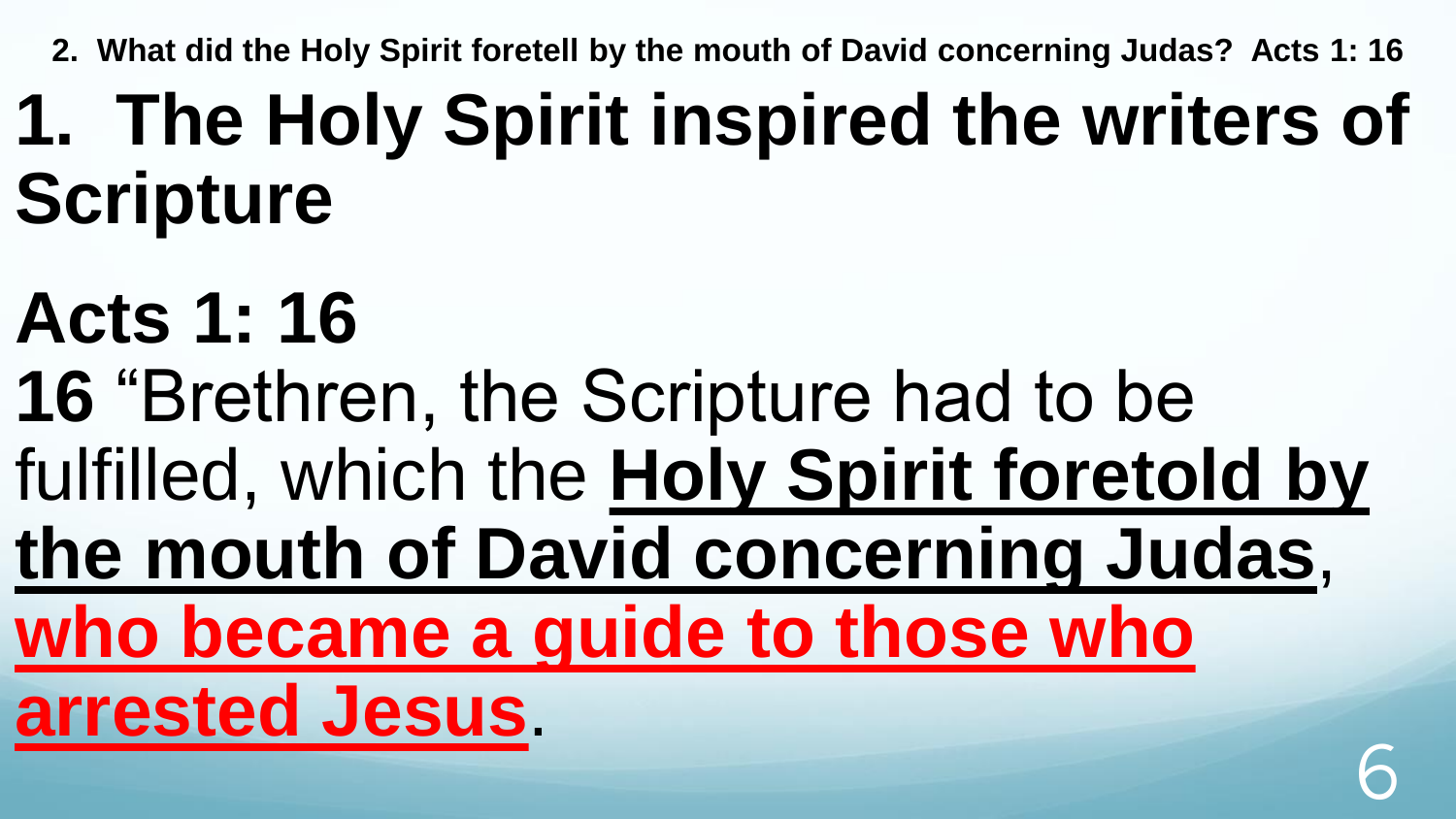**3. What does Paul tell the saints at Rome concerning the Holy Spirit in Rom. 8: 12-14?**

### **1. The Holy Spirit inspired the writers of Scripture**

### **Romans 8: 12-14**

**12** So then, brethren, we are under obligation, not to the flesh, to live according to the flesh—

**13** for **if you are living according to the flesh**,

**you must die**; but **if by the Spirit you are putting** 

**to death the deeds of the body, you will live.**

**14** For **all who are being led by the Spirit of** 

**God**, these **are sons of God**. 7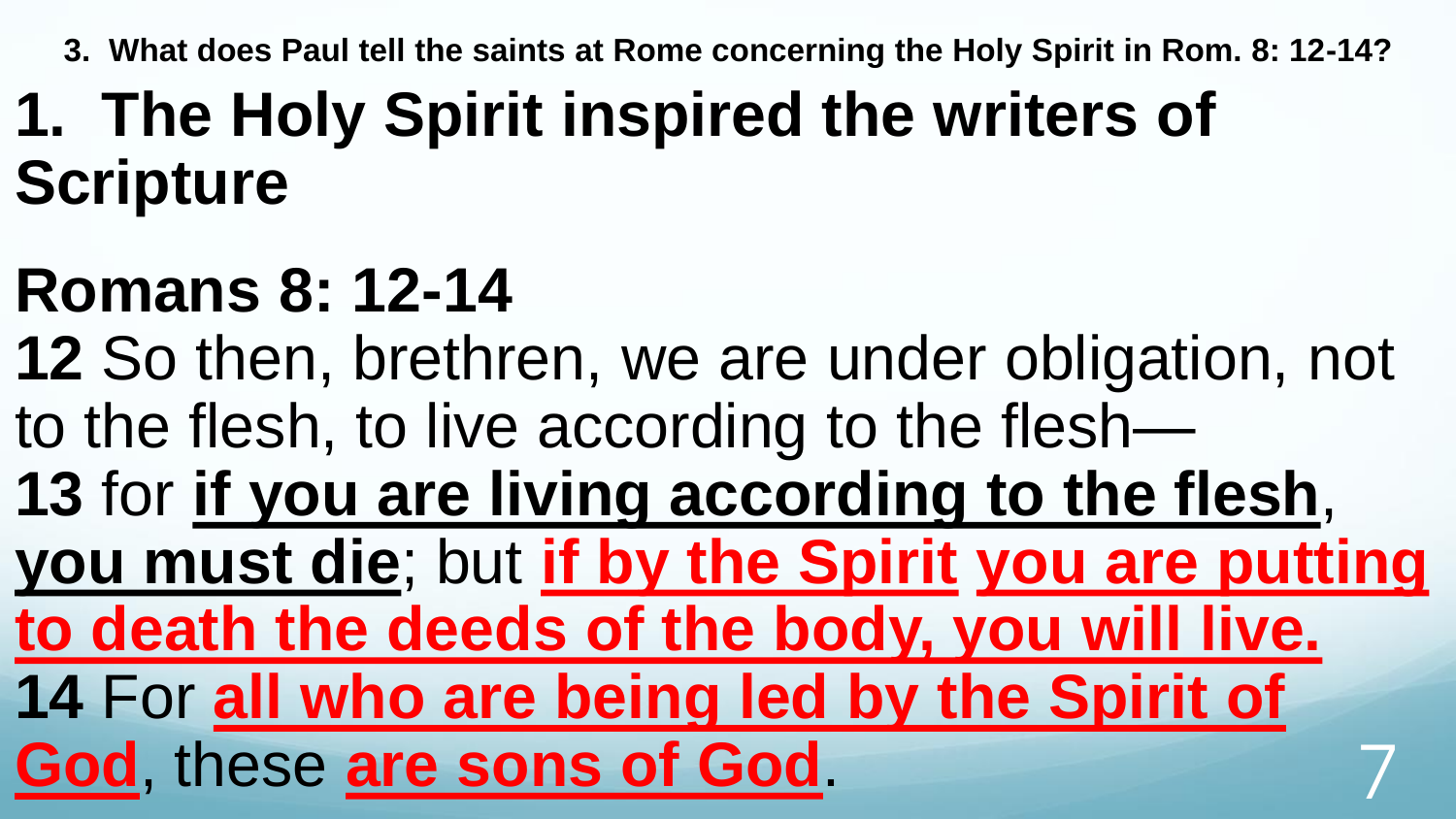**4. How does the Holy Spirit inspire believers to Honor Jesus? 1 Cor 12: 3; 1 Jn. 4: 2**

#### **2. The Holy Spirit inspires believers to honor Jesus Christ**

#### **1 Corinthians 12:3**

**3** Therefore I make known to you that no one speaking by the Spirit of God says, "Jesus is accursed"; and **no one can say, "Jesus is Lord," except by the Holy Spirit**.

#### **1 John 4:2**

**2** By **this you know the Spirit of God**: every spirit that **confesses that Jesus Christ has come in the flesh is from God;** 8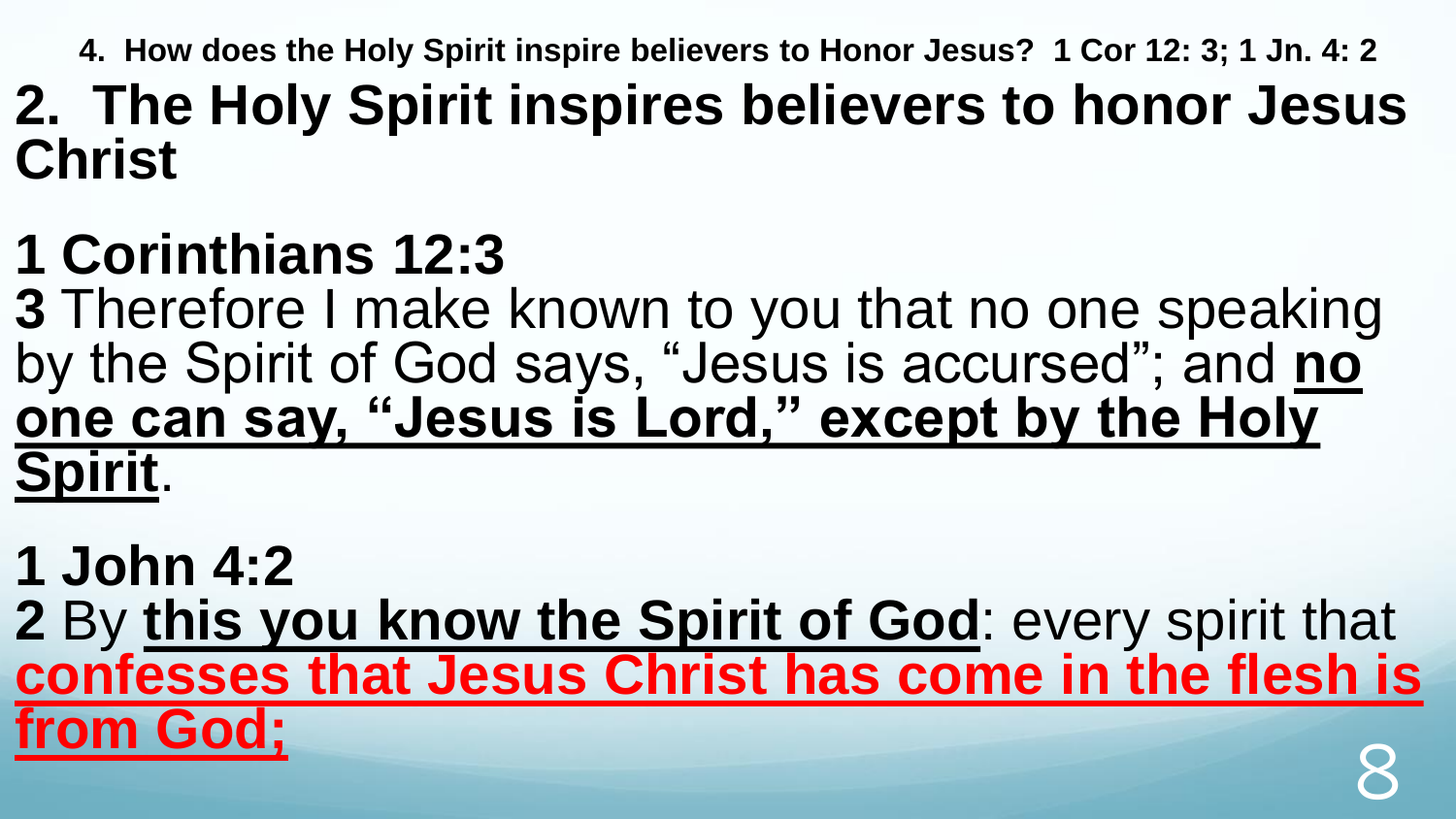- **5. What does God give us in Eph. 1: 17?**
- **3. Purpose of the Holy Spirit's Inspiration**
- **Ephesians 1: 17**
- **17** that the God of our Lord Jesus Christ,
- the Father of glory, may give to you **a spirit**
- of **wisdom and of revelation in the**

**knowledge of Him**.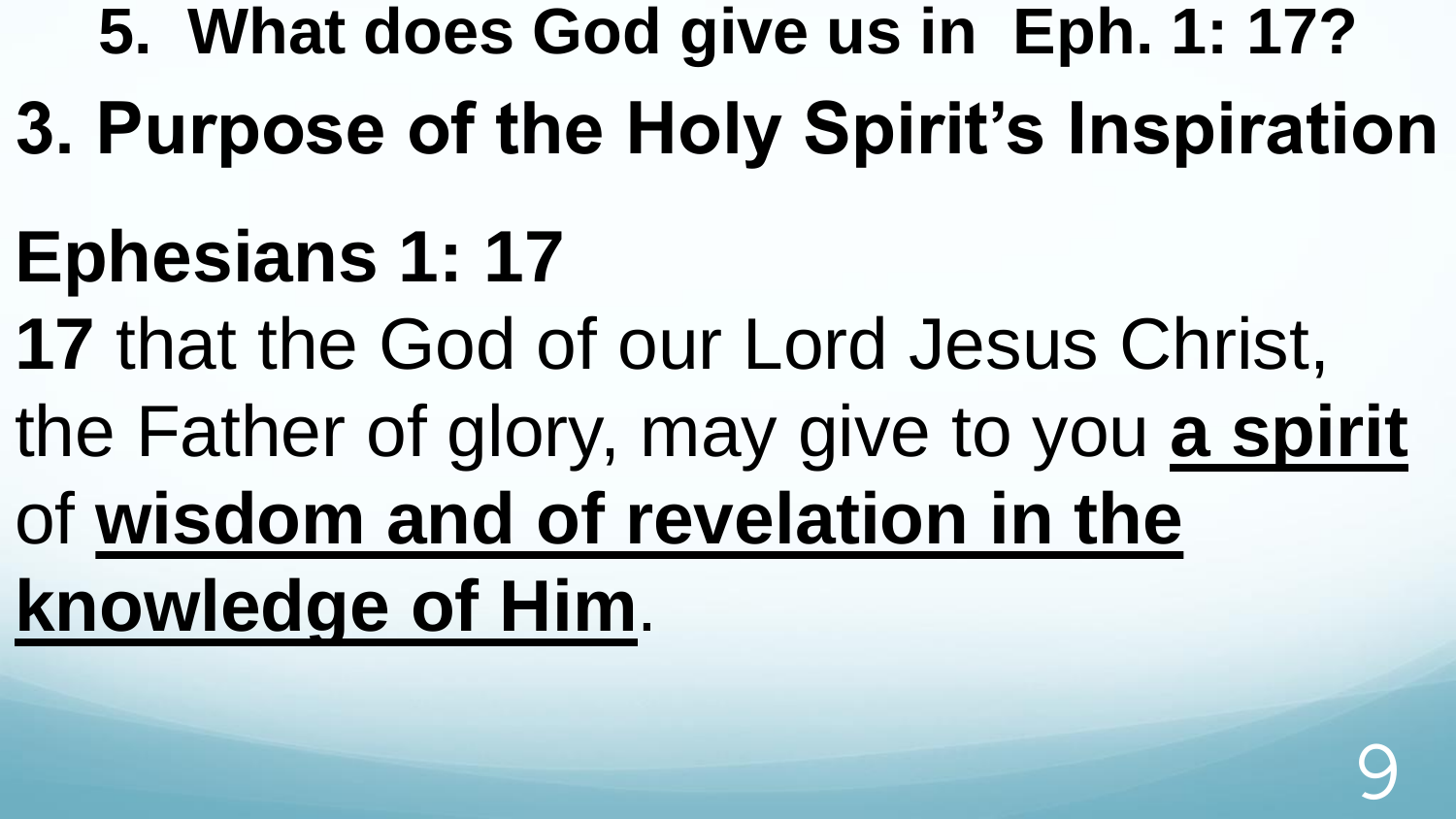**6. What was revealed to the apostles and the prophets? Eph. 5: 1-5**

### **3. Purpose of the Holy Spirit's Inspiration**

#### **Ephesians 3: 1-5**

- **1** For this reason I, Paul, the prisoner of Christ Jesus for the sake of you Gentiles—
- **2** if indeed you have heard of the stewardship of God's grace which was given to me for you;
- **3** that by revelation there was made known to me the mystery, as I wrote before in brief.
- **4** By referring to this, when you read you can understand my insight into the **mystery of Christ**,
- **5** which in other generations was not made known to the sons of men, as **it has now been revealed to His holy apostles and prophets in the Spirit**; 10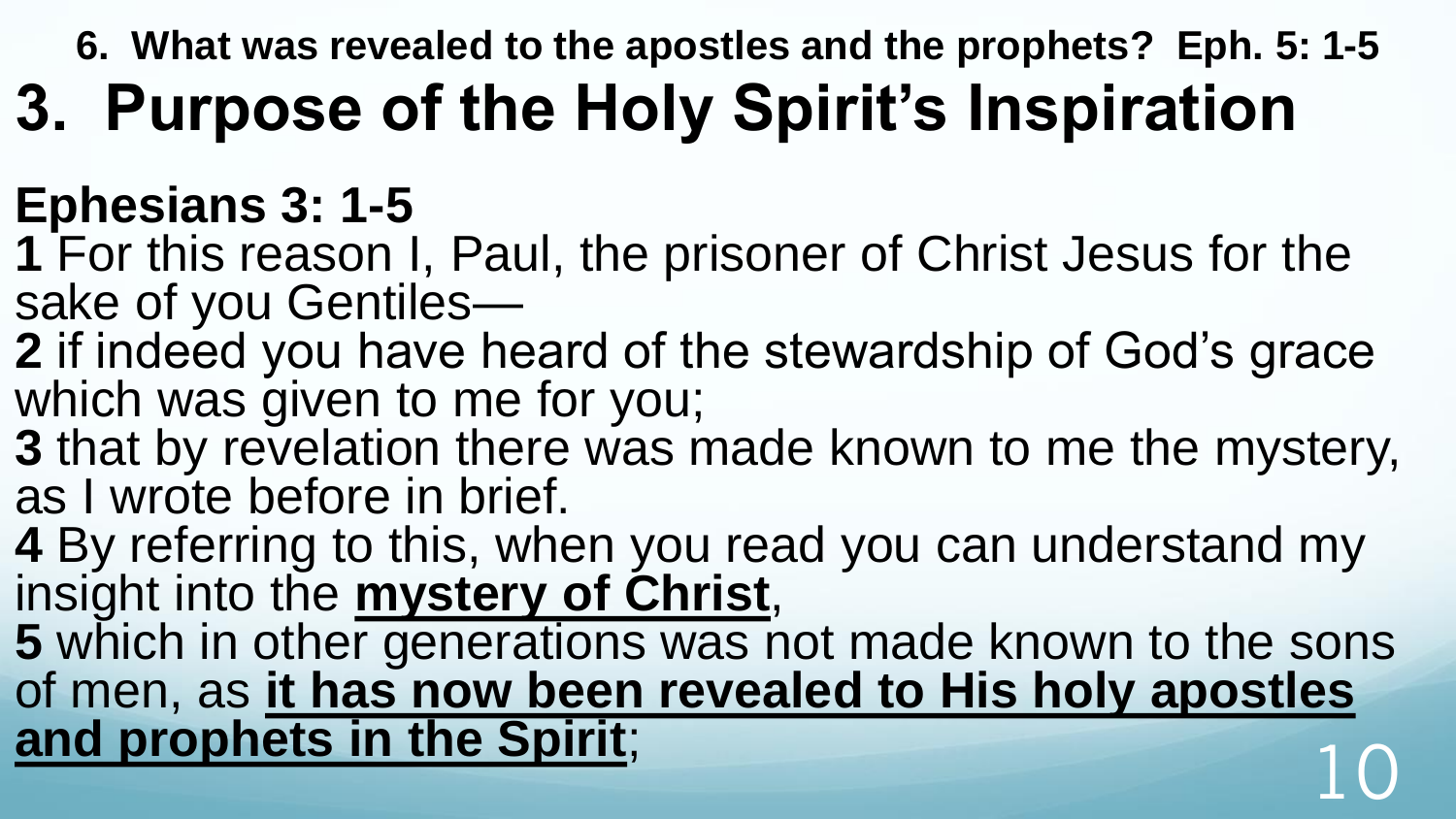**7. Through whom does God inspire Isaiah and the apostles? Is. 59: 21; Jn. 3: 34**

## **4. The Holy Spirit inspired Prophecy**

#### **Isaiah 59: 21**

**21** "As for Me, this is My covenant with them," says the Lord: **"My Spirit which is upon you, and My words which I have put in your mouth shall not depart from your mouth, nor from the mouth of your offspring, nor from the mouth of your offspring's offspring**," says the Lord, **"from now and forever."**

**John 3: 34 34** "For **He whom God has sent speaks the words of God**; for **He gives the Spirit without measure**. 11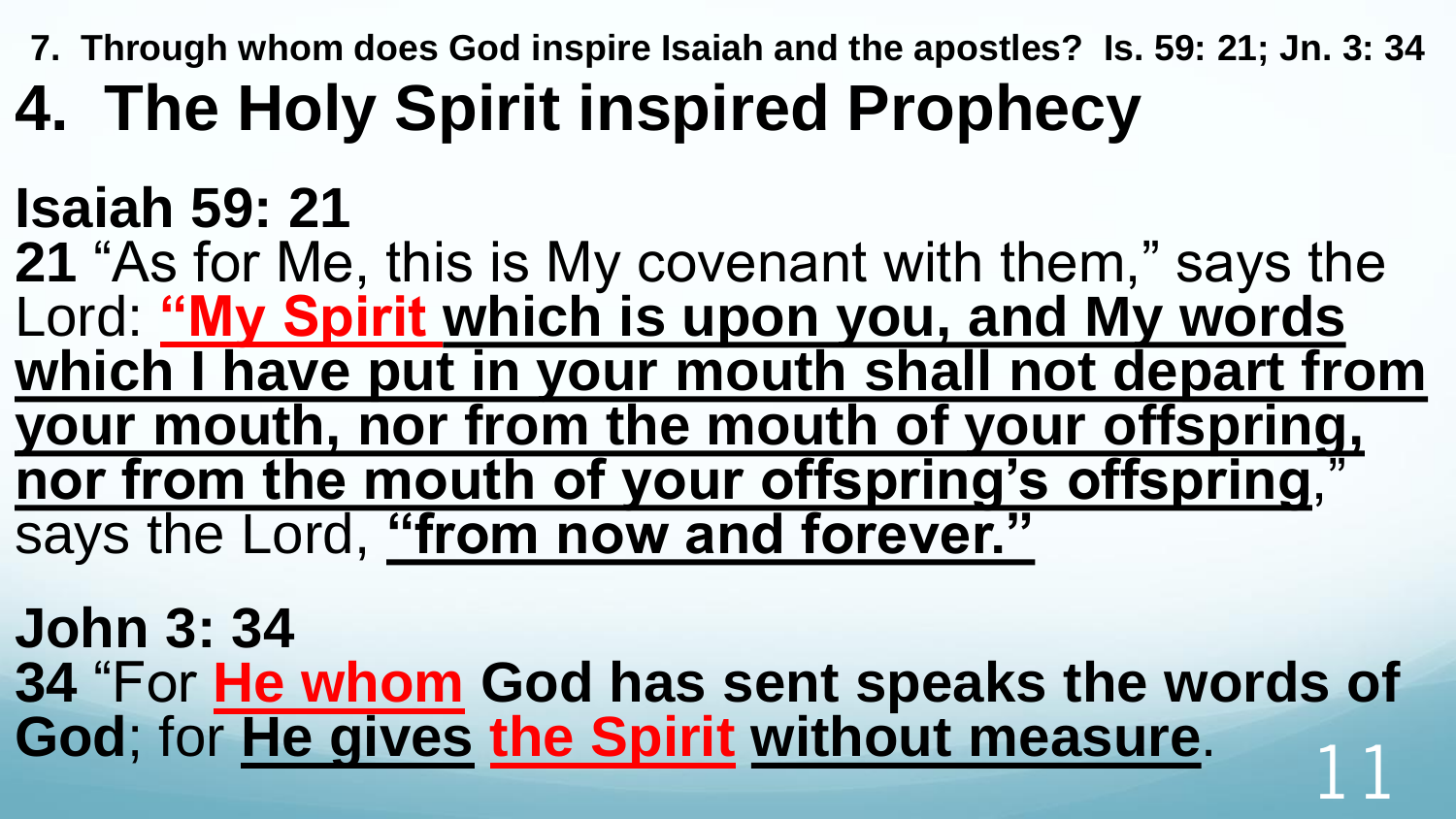**8. How does the Holy Spirit guide men? 2 Sam. 23: 2; Is. 48: 16 5. People are aware of the Holy Spirit's Inspiration**

#### **2 Samuel 23: 2 2** "**The Spirit of the LORD spoke by me**, And

**His word was on my tongue**.

### **Isaiah 48: 16**

**16** "Come near to Me, listen to this: From the first I have not spoken in secret, From the time it took place, I was there. **And now the Lord GOD** has sent Me, and His Spirit."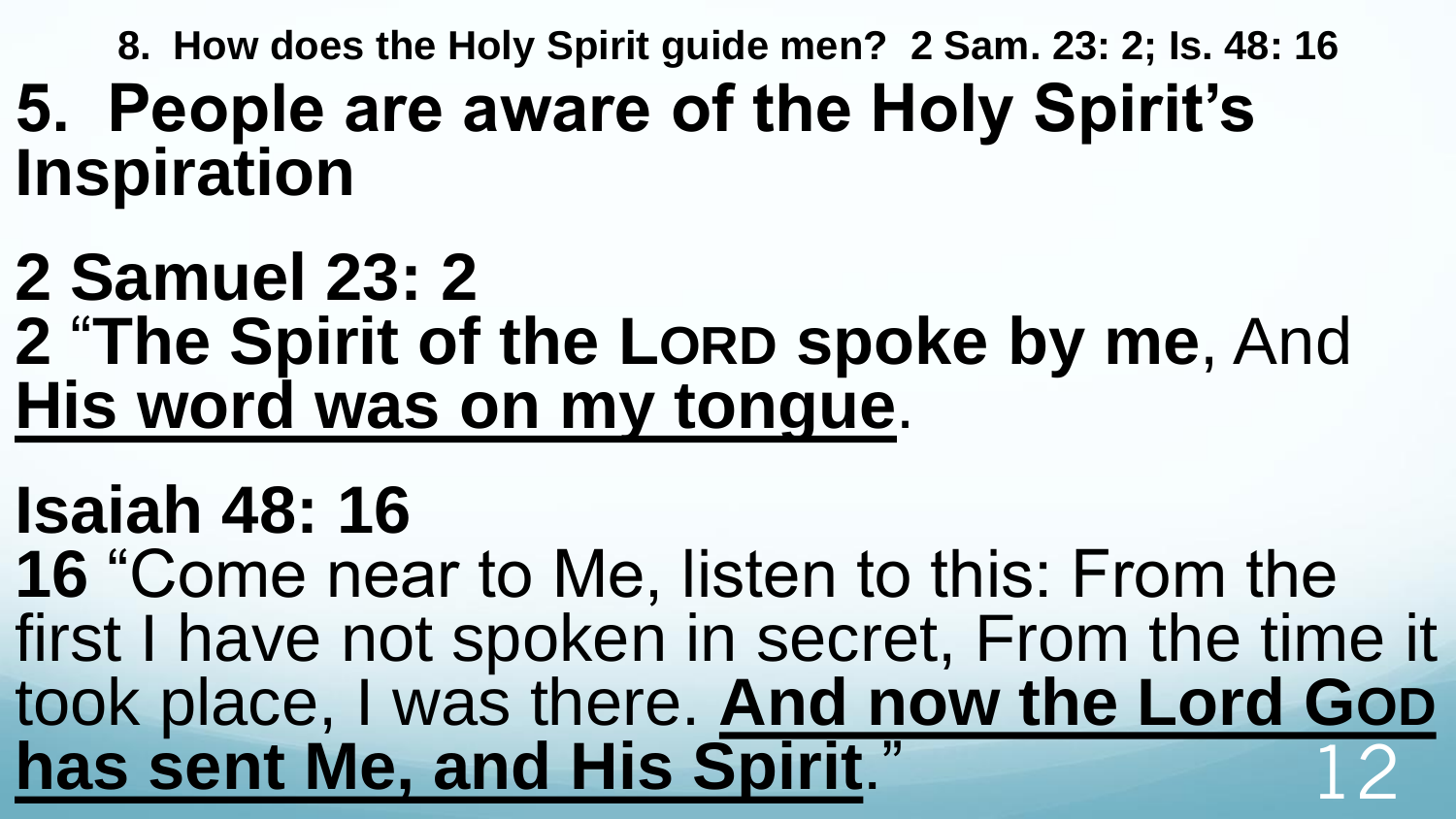#### **9. Who knows the thoughts of God? 1 Cor 2: 10-13 6. The Holy Spirit gives Revelation**

#### **1 Corinthians 2: 10–13**

**10** For to us **God revealed them through the Spirit**; for **the Spirit searches all things, even the depths of God**.

**11** For who among men knows the thoughts of a man except the spirit of the man which is in him? Even so **the thoughts of God no one knows except the Spirit of God**.

**12** Now we have received, not the spirit of the world, but the Spirit who is from God, so that we may know the things freely given to us by God,

**13** which things **we also speak, not in words taught by human wisdom,** but in **those taught by the Spirit, <u>combining spiritual thoughts with spiritual words</u> and**  $\frac{1}{3}$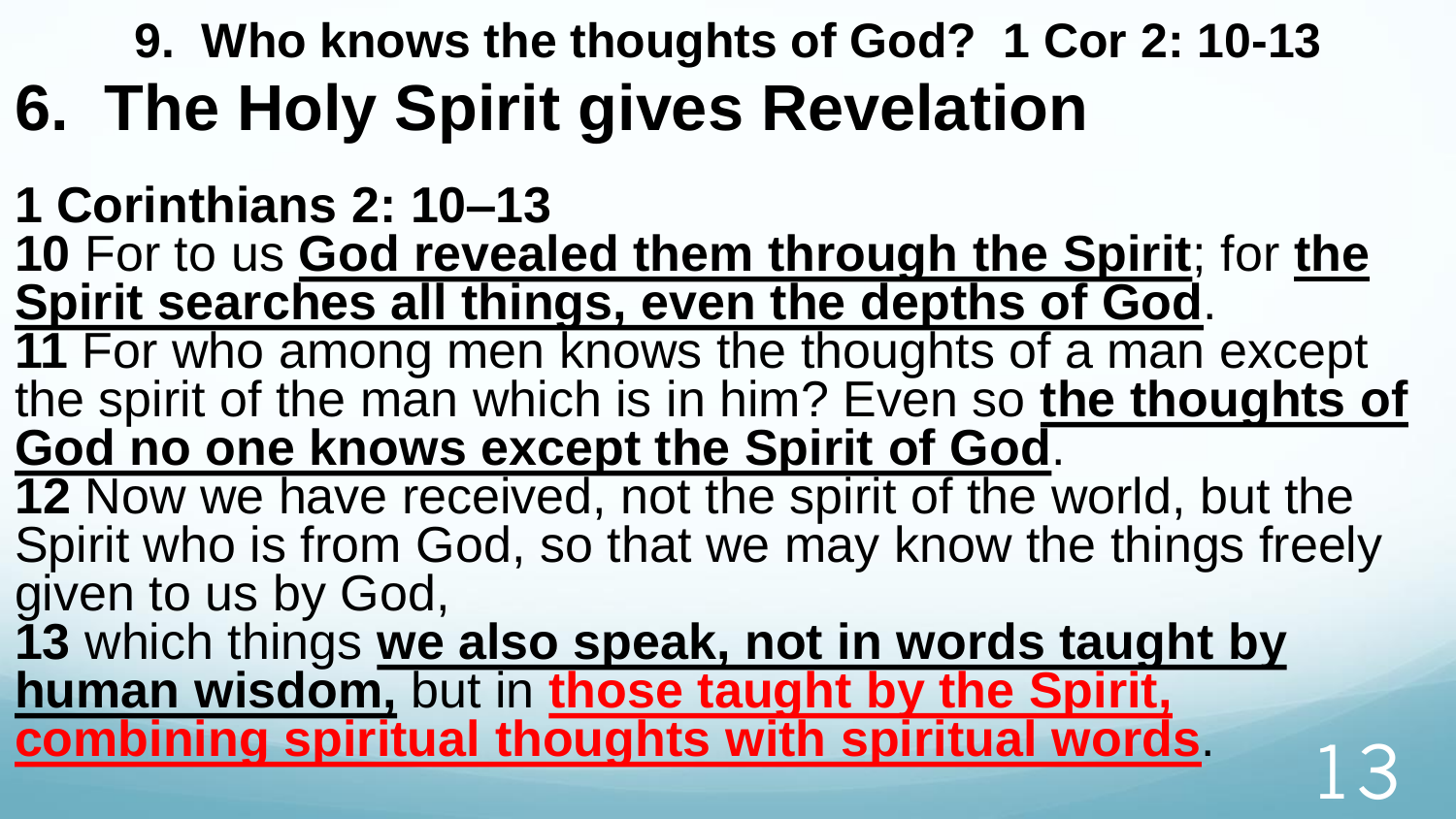# **6. The Holy Spirit gives Revelation**

**6a. Wisdom and Knowledge are given through the Spirit**

**Isaiah 11: 2 2 The Spirit of the LORD will rest on Him**, The **spirit of wisdom and understanding**, The **spirit of counsel and strength**, **The spirit of knowledge and the fear of the LORD.** 

**The Holy Spirit reveals the will of God. His revelations always apply to eternal life, never to earthly matters.**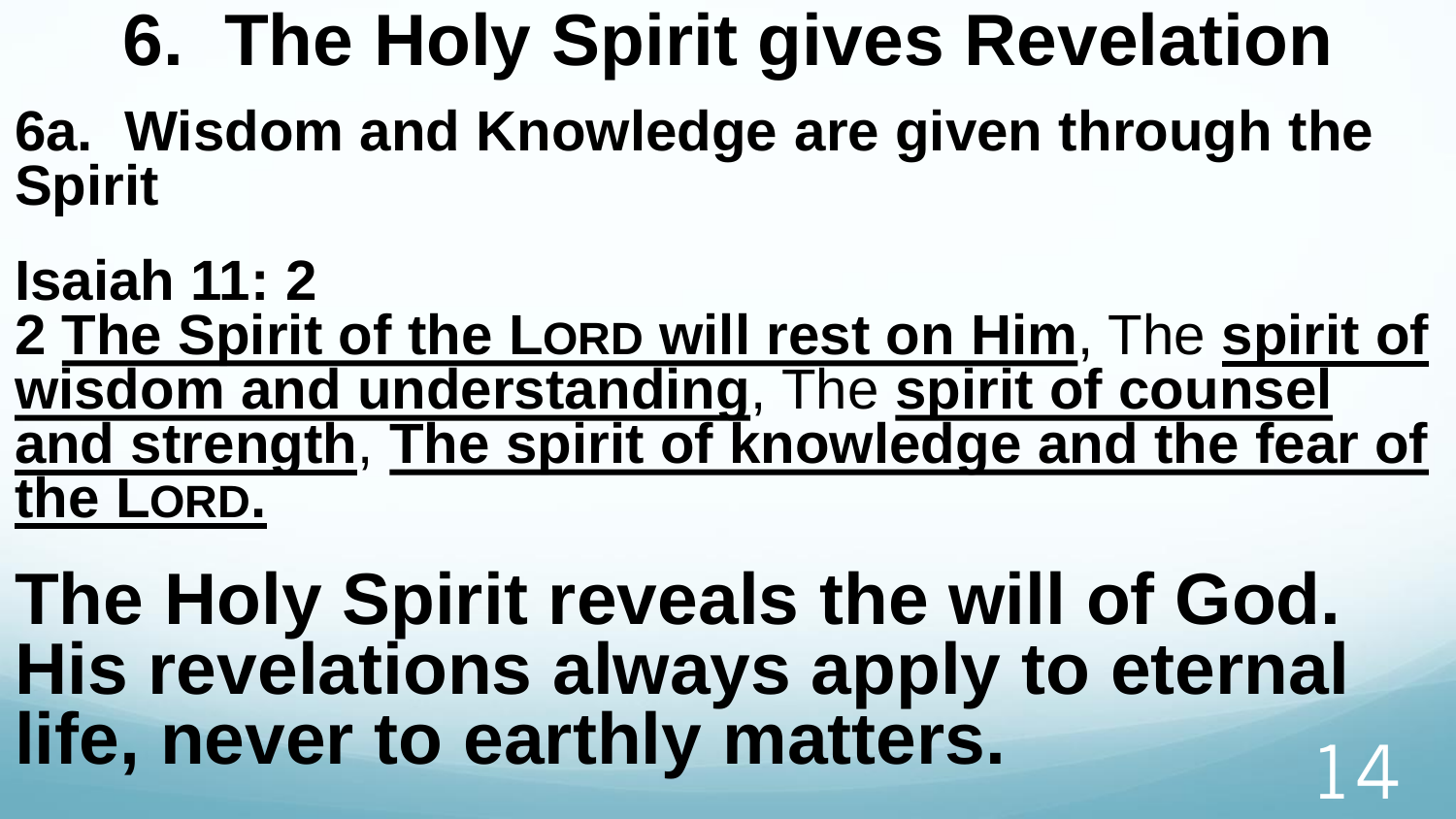#### **7. The Holy Spirit reveals God's Fatherhood to believers Romans 8: 15–16**

- **15** For you have not received a spirit of slavery leading to fear again, but **you have received a spirit of adoption as sons** by which **we cry out, "Abba! Father**!"
- **16 The Spirit Himself testifies with our spirit that we are children of God**,

**Galatians 4: 6 6** Because you are sons, **God has sent forth the Spirit of His Son into our hearts**, **crying, "Abba! Father!"** 15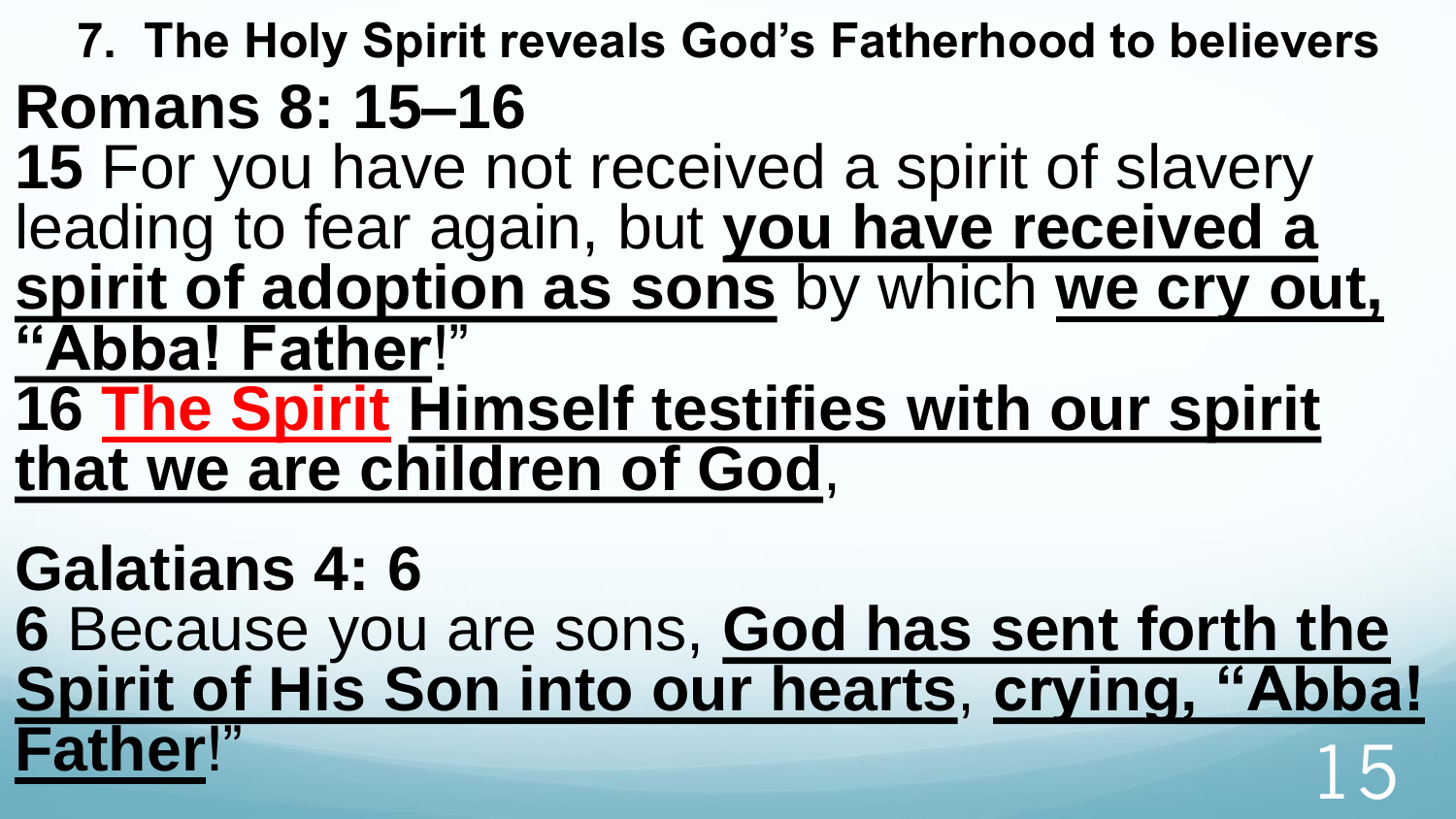- **8. Speech is inspired by the Holy Spirit Matthew 10: 20 20** "For it is not you who speak, but it is the
- **Spirit of your Father who speaks in you**.
- **Luke 12: 12 12** for the **Holy Spirit will teach you in that very hour what you ought to say.**"
- **Acts 4: 8 8** Then **Peter**, **filled with the Holy Spirit**, said to them, "**Rulers and elders of the people**, 16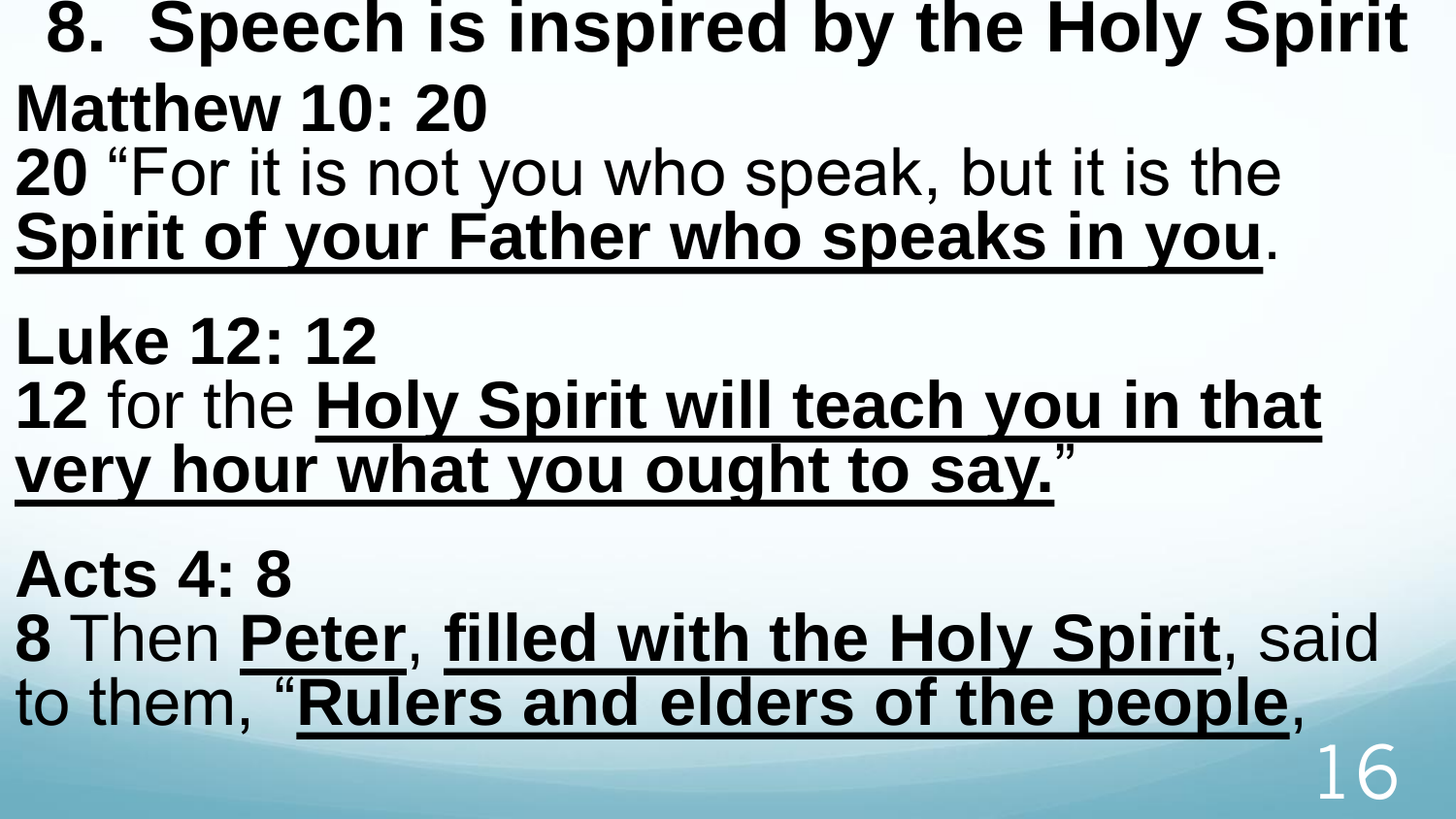# **9. The Holy Spirit gives Instruction**

### **Nehemiah 9: 20**

- **20** "You gave Your good **Spirit to instruct**
- **them**, Your manna You did not withhold
- from their mouth, And You gave them water for their thirst.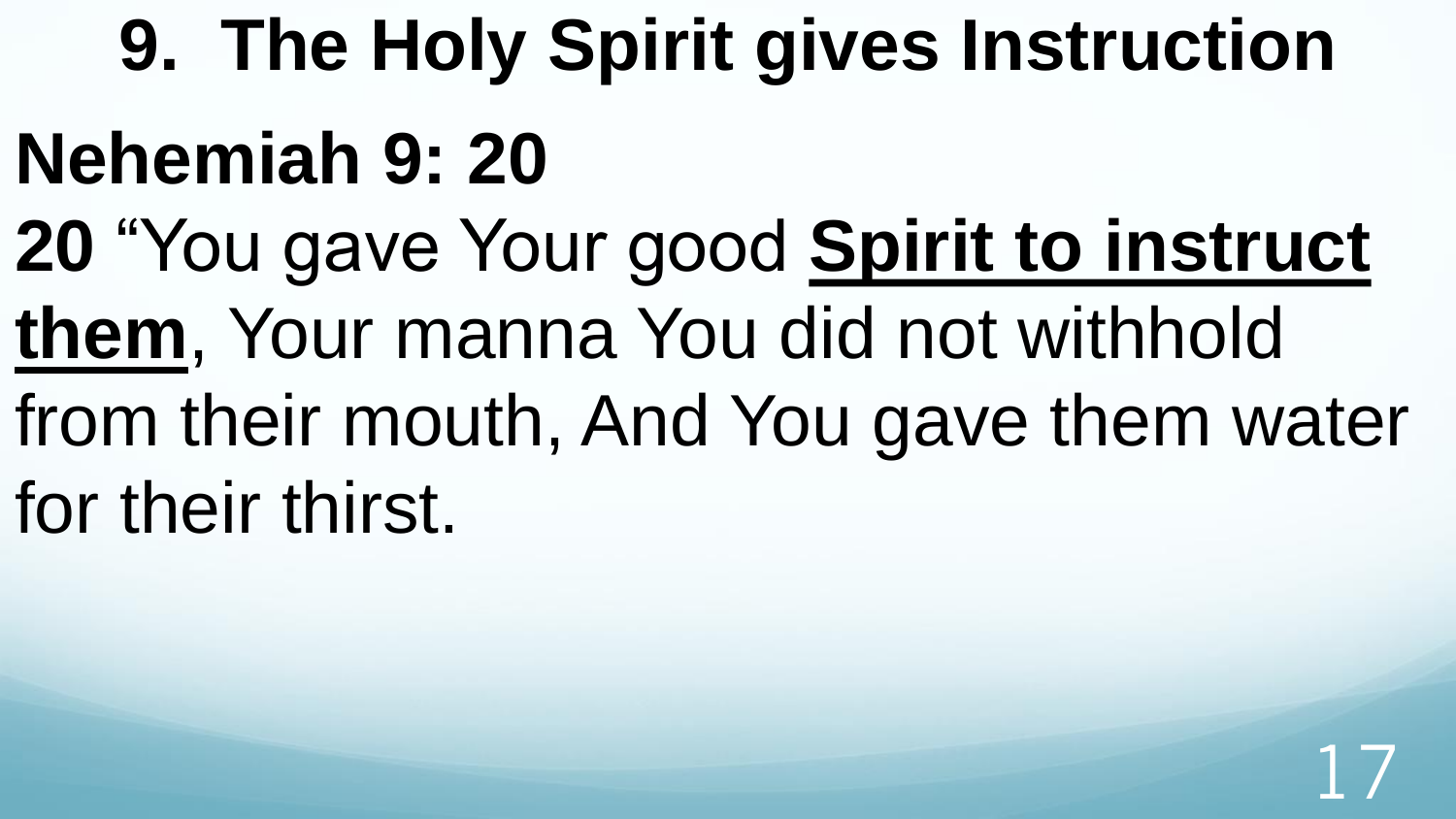**9. The Holy Spirit gives Instruction Micah 3: 8**  8 On the other hand **I am filled with power**—

### **With the Spirit of the Lord**—

And with justice and courage

To make known to Jacob his rebellious act,

Even to Israel his sin.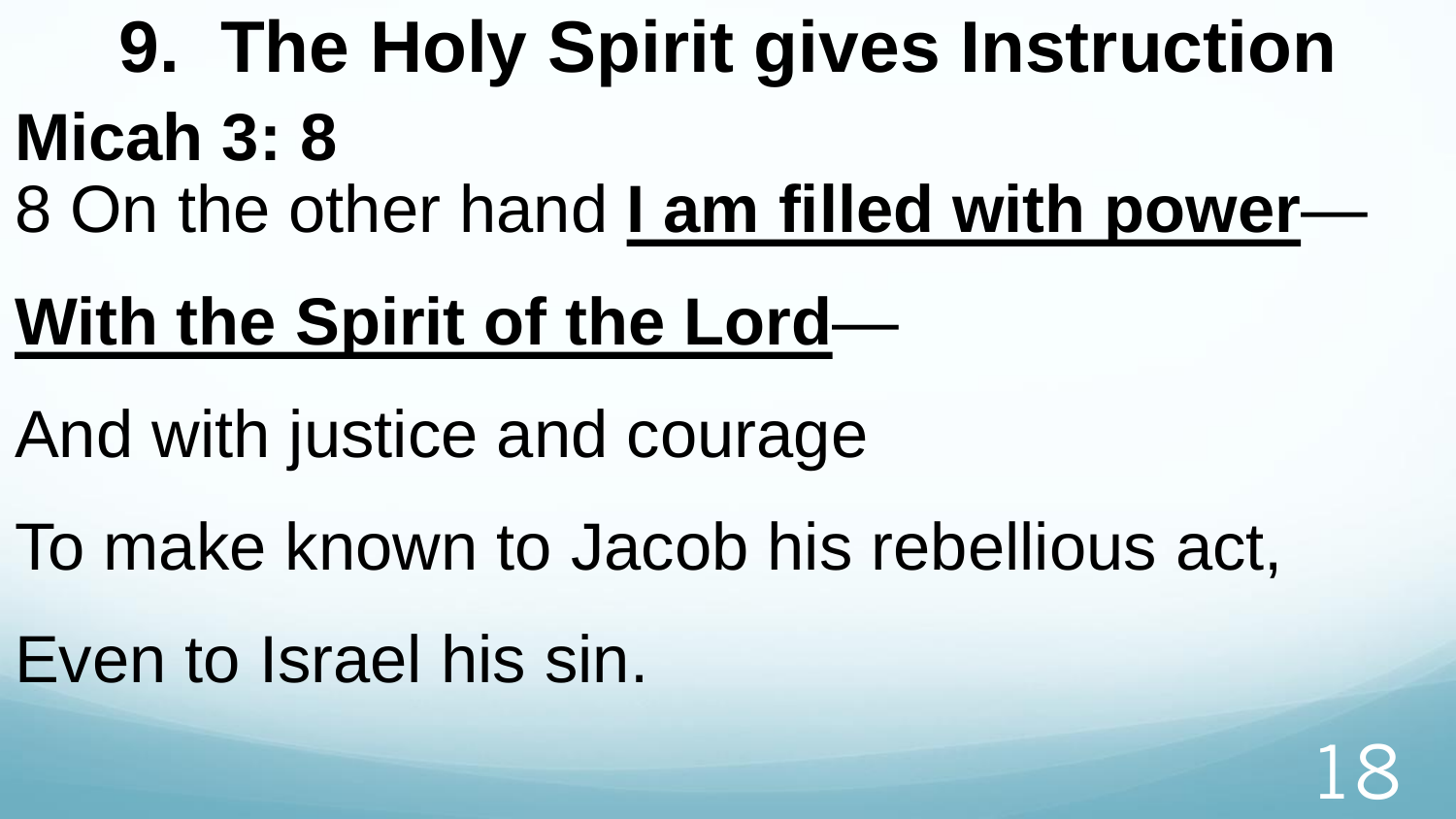#### **9. The Holy Spirit gives Instruction 1 Cor. 2: 12-13 12** Now we have received, not the spirit of the world, but **the Spirit who is from God**, so that **we may know the things freely given to us by God, 13** which things **we also speak**, **not in words taught by human wisdom**, but in **those taught by the Spirit**, **combining spiritual** *thoughts* **with spiritual** *words.*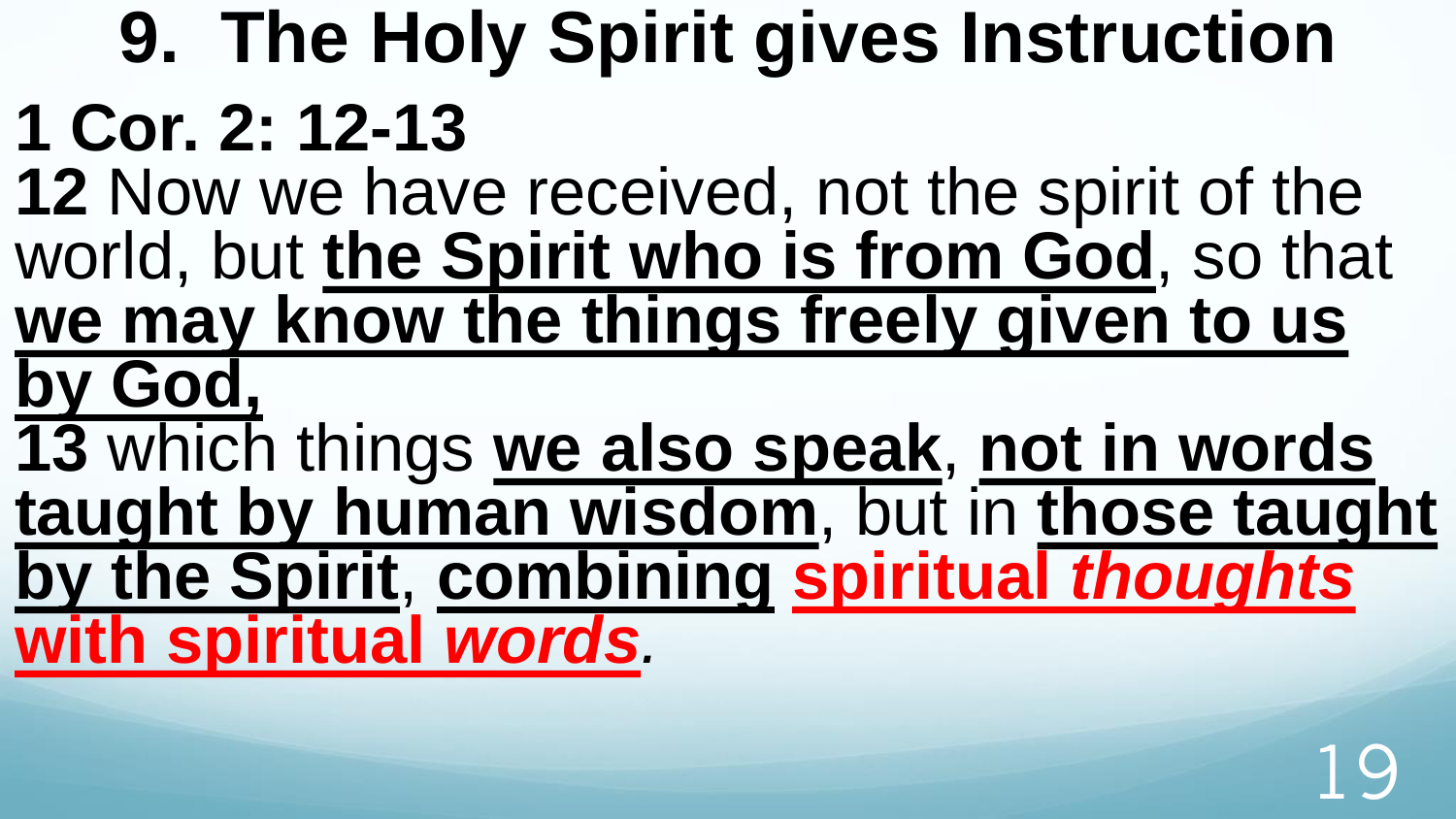# **9. The Holy Spirit gives Instruction Acts 1: 2**

- **2** until the day when He was taken up to heaven, after He had by **the Holy Spirit given orders to the apostles whom He had chosen**.
- **1 Timothy 4: 1**
- **1** But **the Spirit** explicitly says that **in later times some will fall away from the faith**, paying attention to deceitful spirits and doctrines of demons,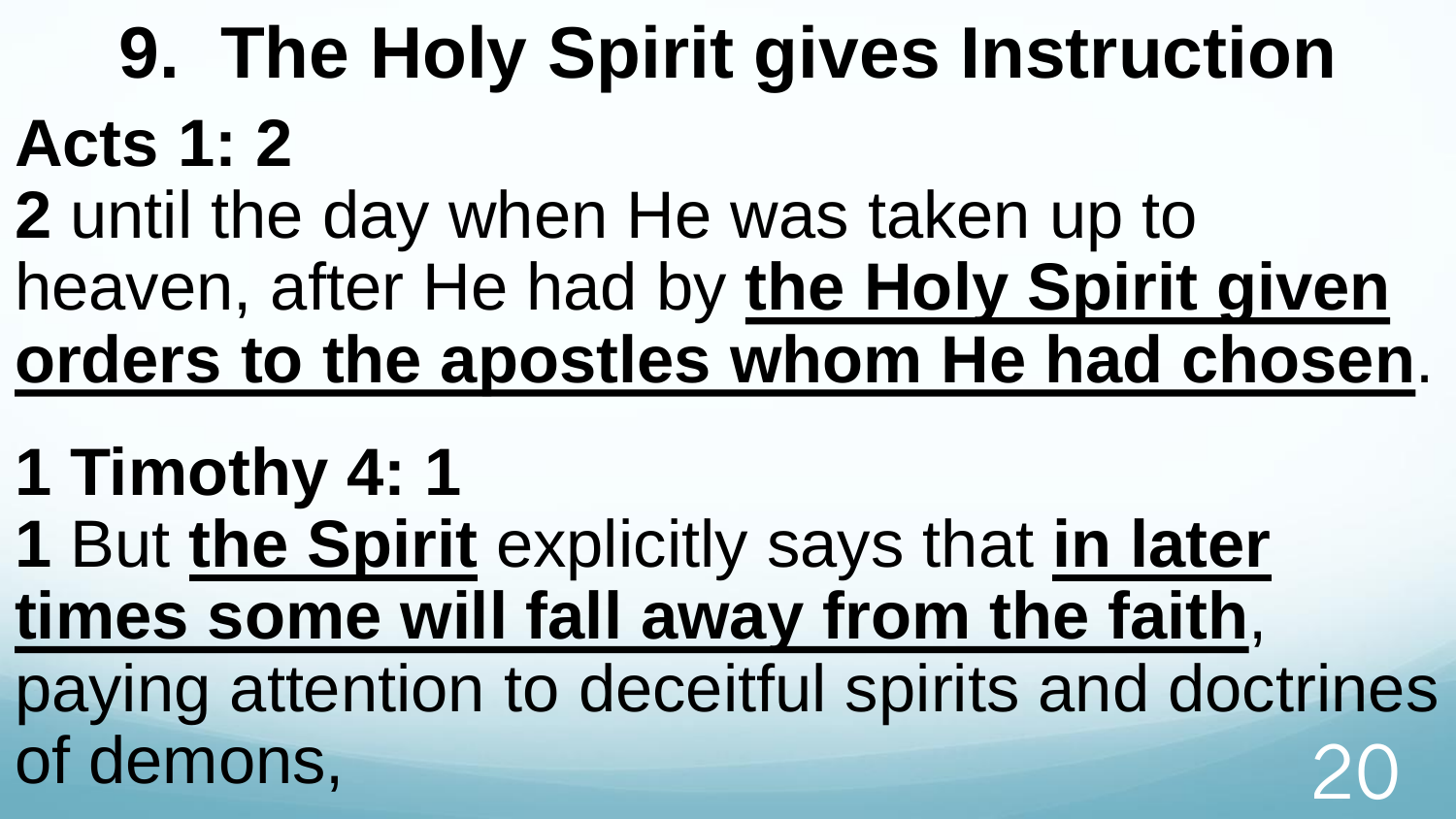**10. What were some of gifts of the Holy Spirit that some Christians in the 1st Century received? 1 Cor 12: 8-10**

## **10. Gifts of the Holy Spirit**

#### **1 Cor. 12: 8-10**

**8** For to one is given the **word of wisdom** through the Spirit, and to another the **word of knowledge** according to the same Spirit;

**9** to another **faith** by the same Spirit, and to another gifts of **healing** by the one Spirit,

**10** and to another the **effecting of miracles**, and to another **prophecy**, and to another the **distinguishing of spirits**, to another *various* kinds of **tongues**, and to another the **interpretation of tongues**. 21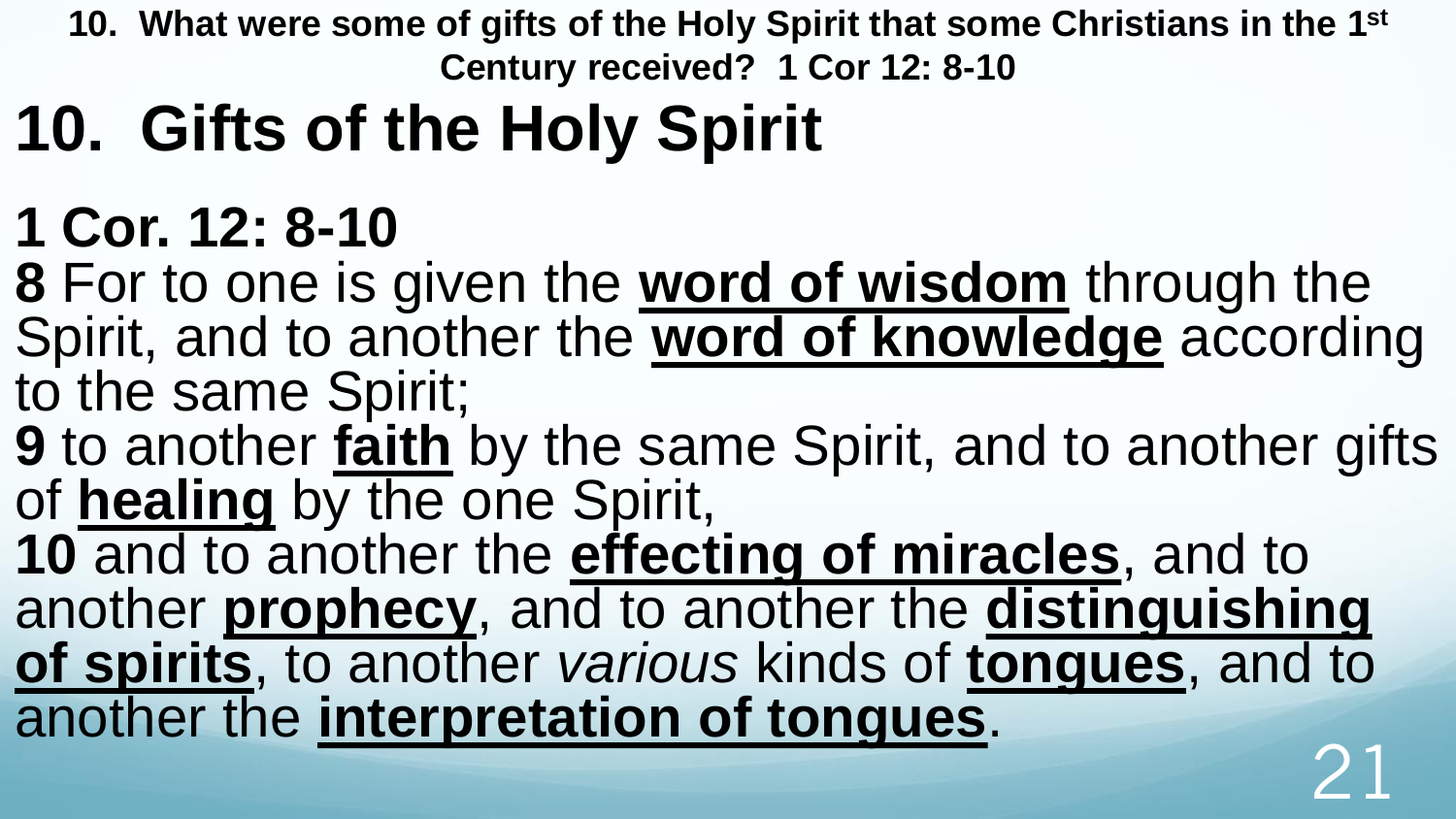# **10a. Gifts of Tongues**

### **Acts 2: 4**

**4** And they were **all filled with the Holy Spirit**  and **began to speak with other tongues**, **as the Spirit was giving them utterance.** 

### **Acts 19: 6**

**6** And when **Paul had laid his hands upon** 

**them**, **the Holy Spirit came on them**, and **they** 

**began speaking with tongues and** 

**prophesying**. 22

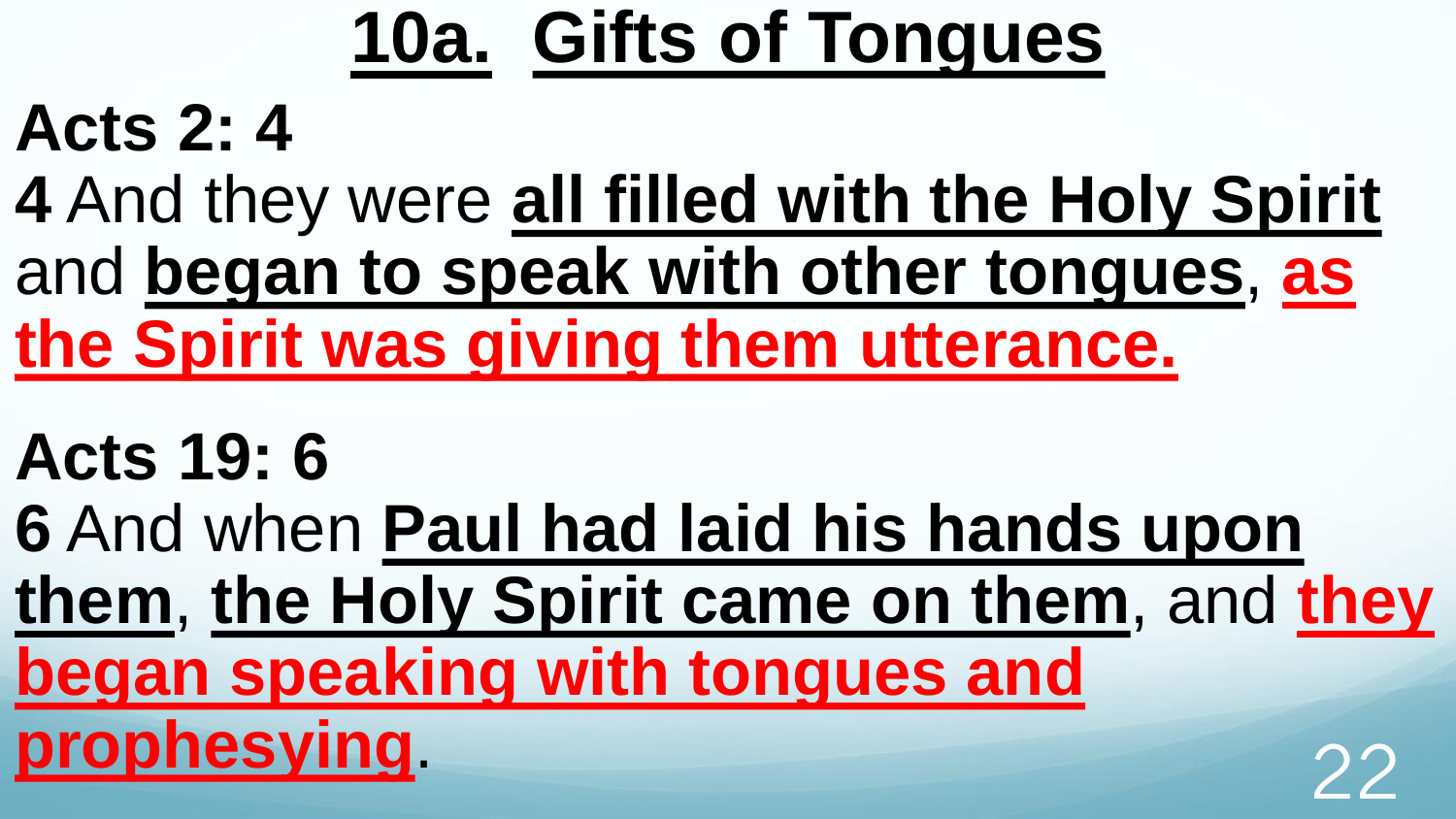**11. How does the Holy Spirit help us with our prayers? Rom 8: 26-27; Eph. 6: 18 11. Holy Spirit in Prayer**

#### **Romans 8: 26–27**

**26** In the same way the Spirit also helps our weakness; for we do not know how to pray as we should, but **the Spirit Himself intercedes for us with groanings too deep for words**; **27 and He who searches the hearts knows what the mind of the Spirit is,** because He intercedes for the saints according to the will of God.

#### **Ephesians 6:18**

**18** With **all prayer and petition pray at all times in the Spirit,** and with this in view, be on the alert with all perseverance and petition for all the saints,

#### **The Holy Spirit intercedes for us with groanings too deep for words that our prayers**  can be heard and granted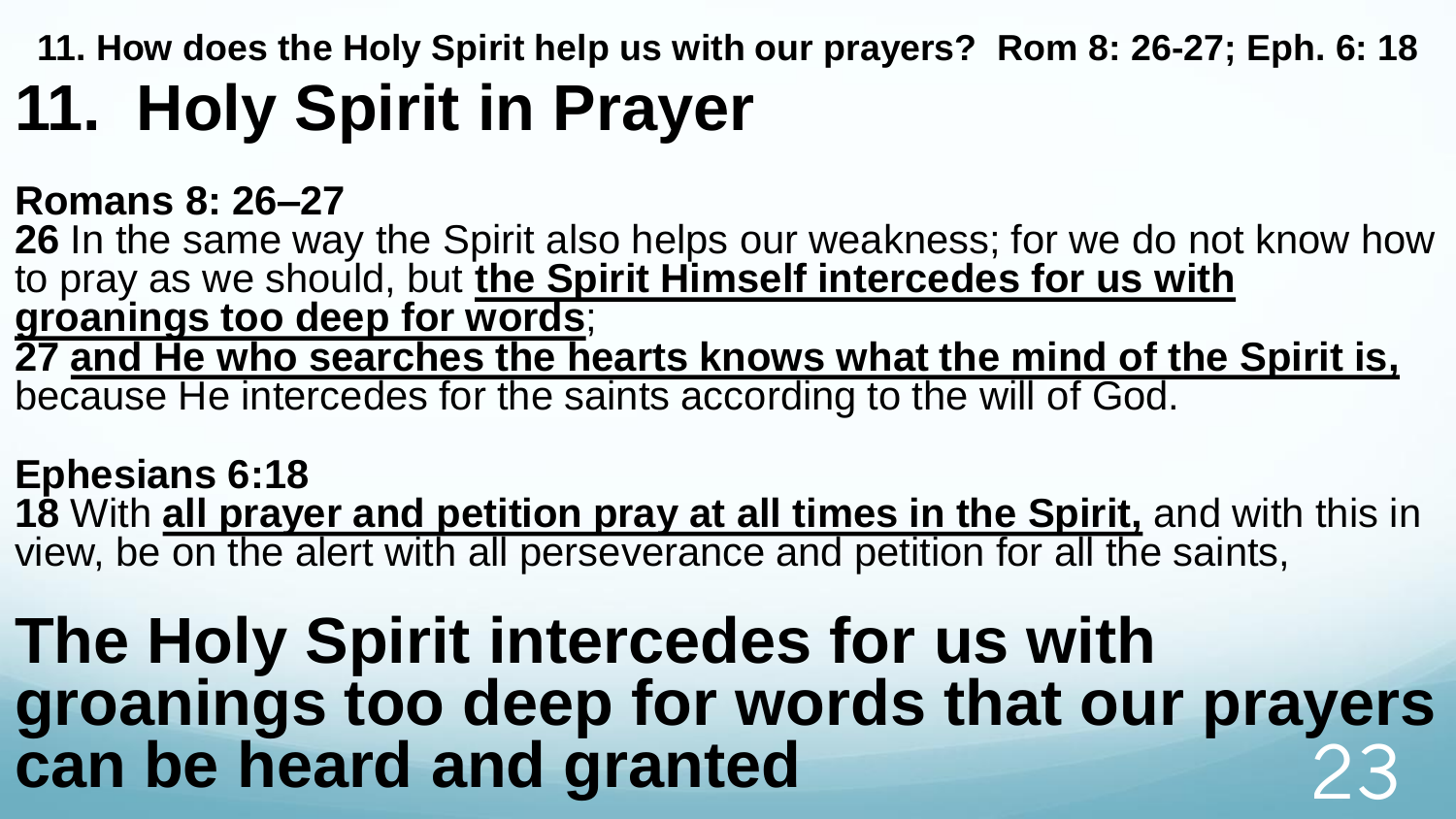**12. What does the Holy Spirit give Christians? Jn. 6: 23; 2 Cor. 3: 5-6 John 6: 63** 

**63** "It is the **Spirit who gives life**; the flesh profits nothing; the words that I have spoken to you are spirit and are life.

### **2 Cor. 3: 5-6**

**5** Not that we are adequate in ourselves to consider anything as *coming* from ourselves, but our adequacy is from God,

**6** who also made us adequate *as* servants of a new covenant, not of the letter but of the Spirit; for the letter kills, but the **Spirit gives life**.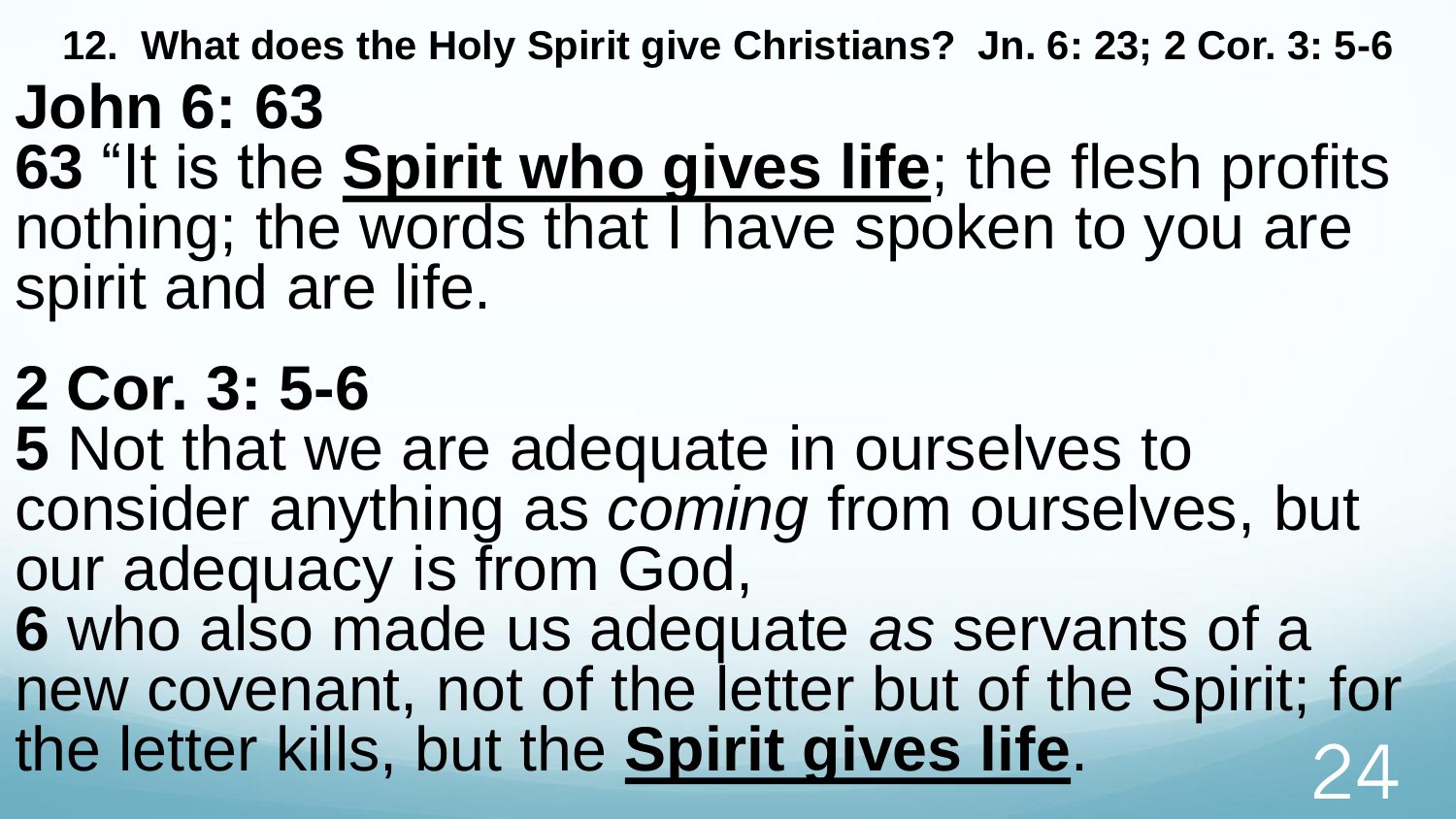**13. What else does the Holy Spirit provide to Christians? Eph. 4: 1-7**

**Eph. 4: 1-7** 

**1** Therefore I, the prisoner of the Lord, implore you to walk in a manner worthy of the calling with which you have been called, **2** with all humility and gentleness, with patience, showing tolerance

for one another in love,

**3 being diligent to preserve the unity of the Spirit in the bond of peace.** 

**4** *There is* one body and one Spirit, just as also you were called in one hope of your calling;

**5** one Lord, one faith, one baptism,

**6** one God and Father of all who is over all and through all and in all. **7** But to each one of us grace was given according to the measure of Christ's gift.

25

**The Holy Spirit provides unity and peace to the church.**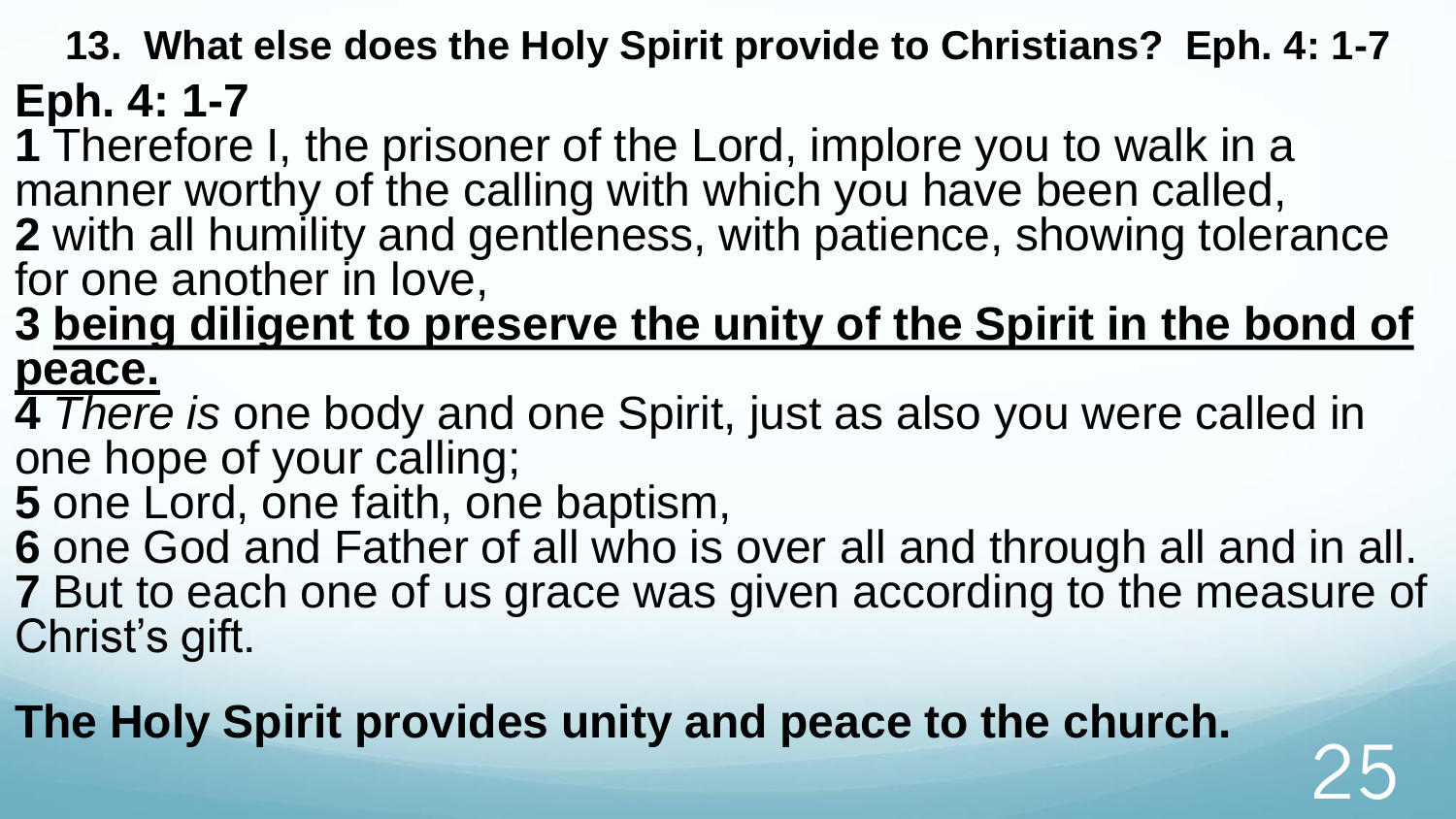**14. What did Jesus tell the apostles about the Holy Spirit in Jn. 16: 7-14? John 16: 7-14** 

**7** "But I tell you the truth, it is to your advantage that I go away; for if I do not go away, **the Helper will not come to you**; but if I go, **I will send Him to you**. **8** "And He, **when He comes, will convict the world concerning sin and righteousness and judgment;** 

**9** concerning sin, because they do not believe in Me;

10 and concerning righteousness, because I go to the Father and you no longer see Me;

 and concerning judgment, because the ruler of this world has been judged. "I have many more things to say to you, but you cannot bear *them* now. "But when He, **the Spirit of truth, comes**, **He will guide you into all the truth; for He will not speak on His own initiative, but whatever He hears, He will speak; and He will disclose to you what is to come.**  "**He will glorify Me, for He will take of Mine and will disclose** *it* **to you.**